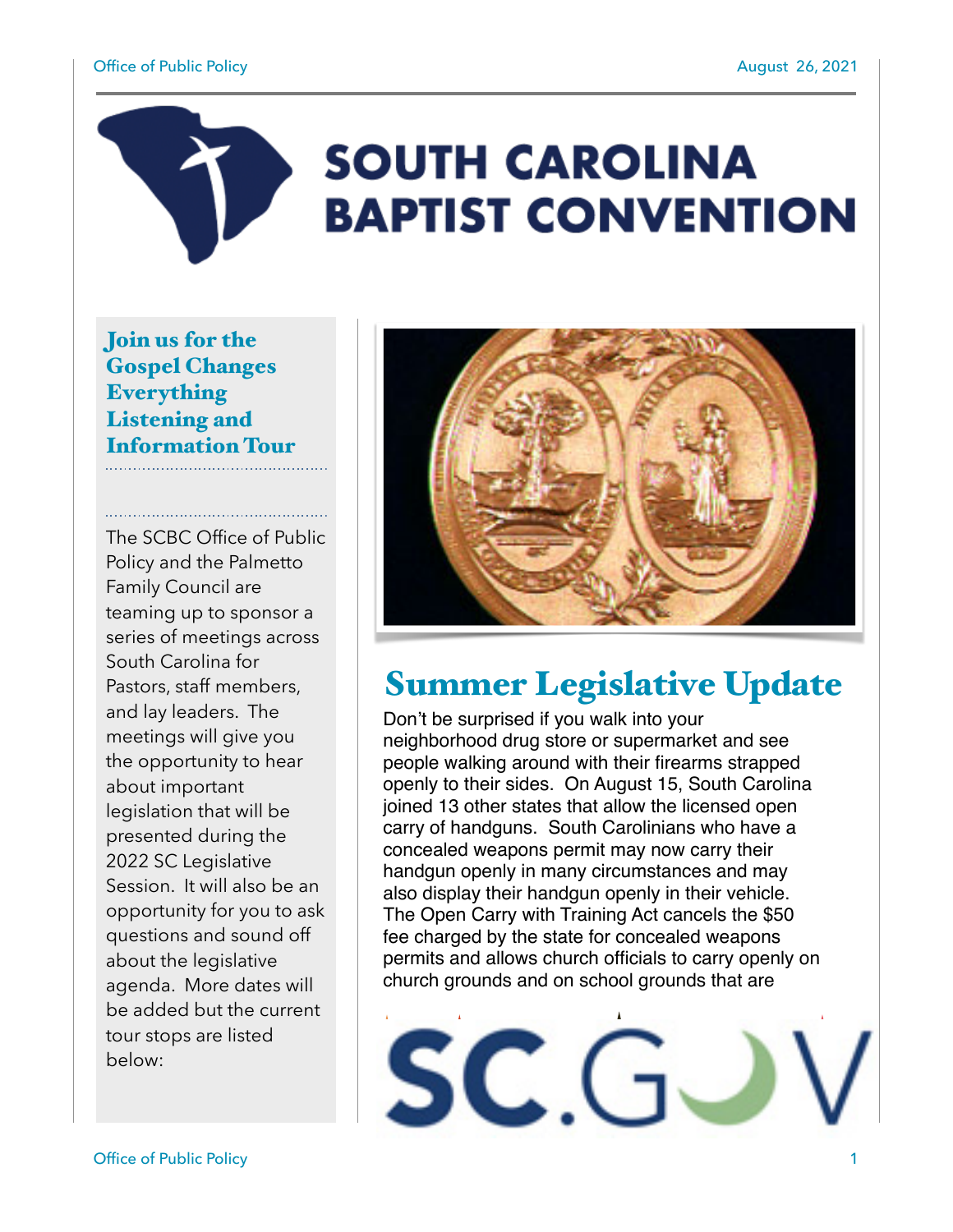#### Office of Public Policy **August 26, 2021**



## The Gospel Changes Everything Tour **Dates**

Tuesday, October 12 - Antioch International Church, Fort Mill SC 9:00am  $-12:00$ noon

Tuesday, October 19, East Pickens Baptist Church, Pickens, SC 11:00am-1:00pm.

Tuesday, October 26, First Baptist Church Lexington, Lexington, SC 9:00am-12:00noon

Thursday, October 28, Florence Baptist Temple, Florence, SC 9:00am - 12:00noon

Tuesday, November 2, Brushy Creek Baptist Church, Taylors, SC 11:30am-1:00pm.

Thursday, November 4, First Baptist North Spartanburg, Spartanburg, SC 9:00am-12:00noon.

being leased for use by a church during services or other official church activities.

The new law does have several limitations and should not be confused with "constitutional carry," which would allow anyone to openly carry a handgun. Only licensed CWP holders may carry a handgun either concealed or openly. Business and private property owners are still permitted to prohibit the carrying of firearms, concealed or open, if they display the signage that meets the requirements of the law. Local governments are permitted to a ban the open carrying of firearms on public property during certain events described in the law. The law also contains a provision that bars state and local government agencies from implementing or enforcing any federal law that abridges Second Amendment rights.

Another law that will take effect with the beginning of the 2021-2022 school year is the Reinforcing College Education on America's Constitutional Heritage or REACH Act. The law, ratified on April 28

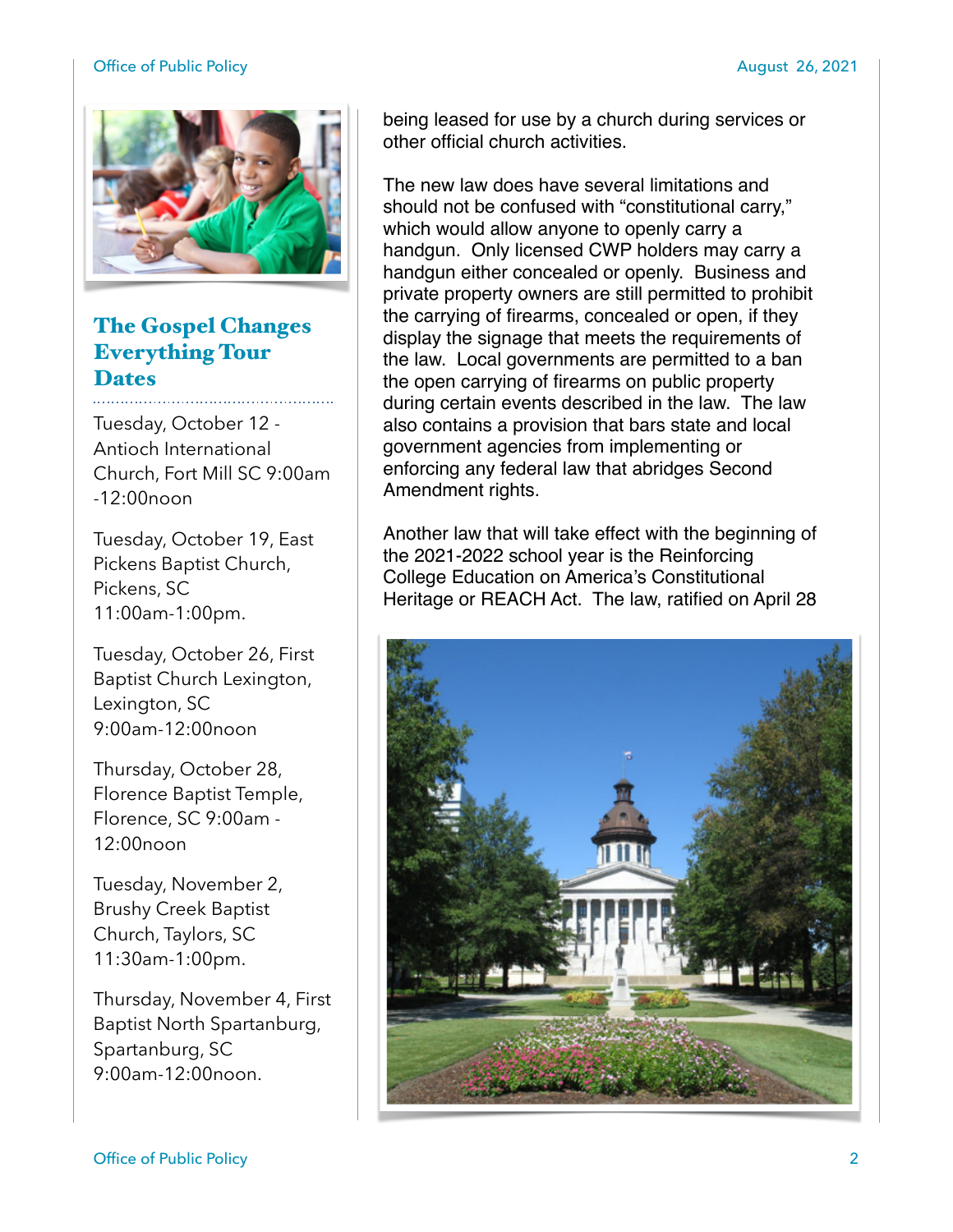of this year, requires all public high schools to give instruction in the essentials of the United States Constitution, the Declaration of Independence, the Emancipation Proclamation, and the Federalist Papers. In order to graduate from high school, students must pass a satisfactory examination on the provisions and principles contained in the previously listed historical documents. The law requires institutions of higher learning to require each undergraduate student (with the exception of those who complete three semester credit hours or the equivalent of an Advanced Placement course or duel enrollment course in American Government) to complete three semester credit hours and pass a comprehensive examination on the documents included in the legislation.

On June 21, the South Carolina Legislature wrapped up its work on the 2021-2022 fiscal budget. The \$30.1 billion budget includes money for a \$1000 salary increase for teachers and enough additional funds to make sure every school has a resource officer, a nurse, and access to mental health counselors. Other provisions include \$500 million for the state's "rainy day fund," a little over \$21 million for training and raises for law enforcement officers, \$40 million for job training programs and expanded rural broadband access, and approximately \$13 million for outdoor public spaces and parks. Governor McMaster vetoed 226 earmarks totaling just over \$152 million, but the Legislature overwhelmingly overrode all but \$14 million of the Governors vetoes. The budget took effect on July 1 of this year.

In mid-August, the U.S. Census Bureau released the results of the 2020 census. Lawmakers, who until now have been limited in the amount of work they can accomplish on redistricting, will begin working on the process in earnest. The goal will be to complete the process and overcome any anticipated legal actions before the 2022 midterm elections.

Bills to watch for the 2022 session that will begin in January include Hates Crimes (H3620), the Compassionate Care or Medical Marijuana Act (S150), Save Women's Sport (S531) and Senator Josh Kimbrell's Senate Bill that would protect the free speech rights of mental health professionals and counselors. The bill is a response to legislation passed by the City of Columbia banning conversion therapy or any counseling for LGBTQ individuals who wish to exit their lifestyle choice. You can stay informed about these and other important pieces of legislation by downloading the SC





# Pray for Our Legislators

#### Rep. Justin T. Bamberg - District 90- Bamberg, Barnwell, Colleton

Statehouse Address: 335C Blatt Building, Columbia, SC 29201

Business Phone: 803-212-6907

Committee Assignments: Ethics and Judiciary